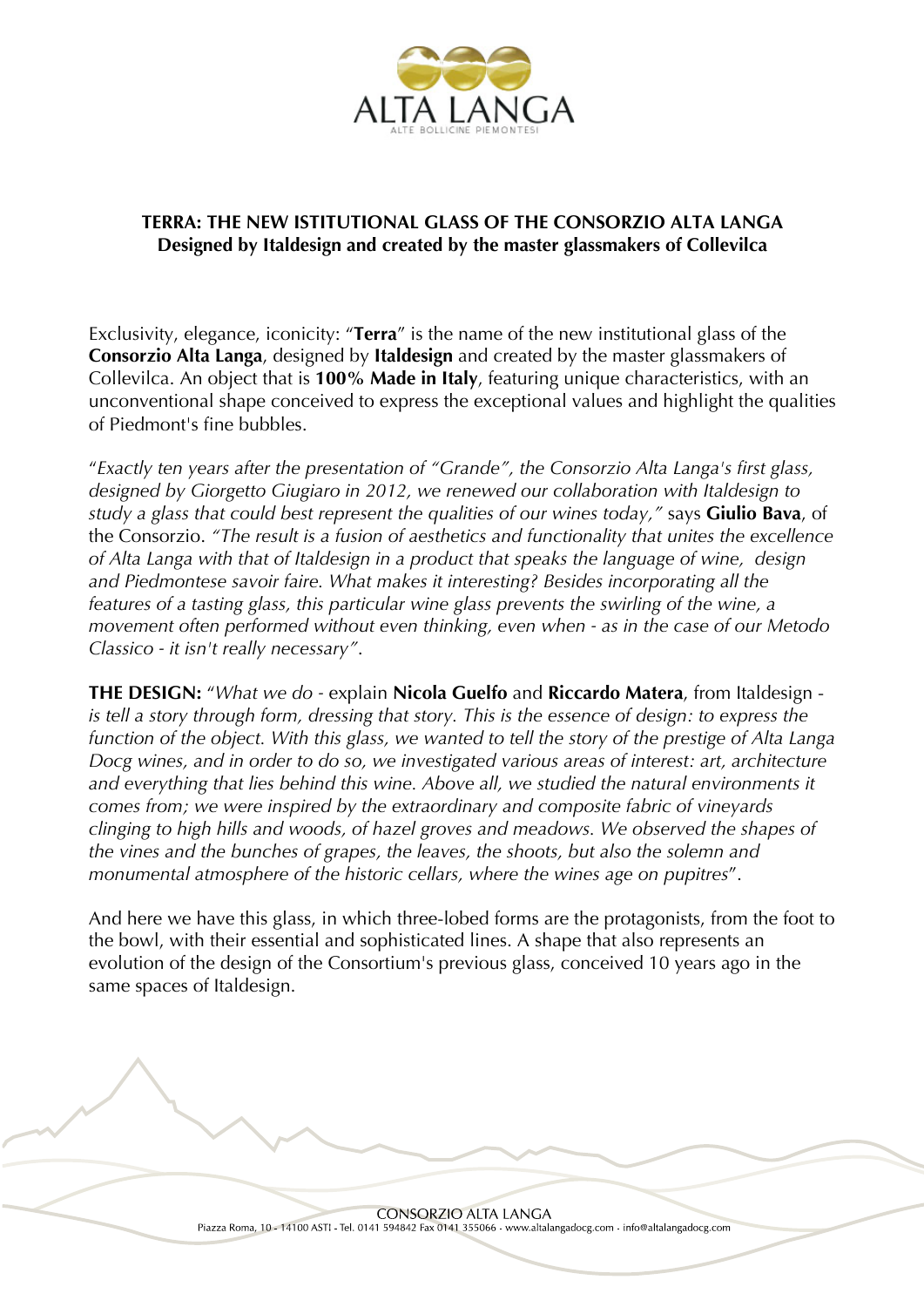

"*The search for consistency with the previous design prompted us to return to the design and analysis of the "Grande" wine glass: we rethought its proportions and style in an evolution that elevates this glass towards a veritable objet d'art, which cannot be mass-produced but requires a very special manufacturing process, making each individual glass unique*".

**THE PRODUCTION: Giampiero Brogi**, master glassmaker at Collevilca, describes the process used for the production of the new glasses like this: "*The particularity of the design of these glasses lies above all in the triangular shape of the bowl. This shape makes it necessary*  to blow them in a special cast-iron mould that we crafted to make it identical to the original *design. the master glassmaker uses a steel rod measuring about a metre and a half long to take just the right amount of material from our furnace full of strictly lead-free molten crystal, twirling the rod the way you do with candyfloss. Then he passes this material on to another glassmaker, who prepares the mass, blowing it to give it a rough outline of shape that will allow it to enter the mould. The incandescent material is blown inside the mould, gently, without moving it. Meanwhile, two more master glassmakers mould the stem and foot of the glass. A fifth is responsible for injecting crystal through the mould of the stem and foot to join them: five people work simultaneously to create just one glass.*

*As soon as the glass has cooled slightly, it is detached from the rod and placed in the oven, where it cools from 480 degrees to room temperature within 5 or 6 hours. After the tempering process, the glass has to be finished and this step begins with the cutting of the upper rim, followed by the grinding of the joint and the polishing of the glass with very thin strips of emery paper. Next comes the sorting phase (a 30% reject rate is reached between the various steps), the application of the logo.*

*Before packaging, the work carried out on each of these glass - excluding cold processing takes at least 12 minutes. Five people work on each glass at the same time; a maximum of 20 are made in an hour*".

**THE NAME:** "Terra", the name synthesises the key concepts of simplicity and perfection. It expresses the strong bond with the territory that the Consortium proudly defends; it evokes the "Patto con la Terra" (Pact with the Earth) ideally signed in 2018, representing a model of conduct and a criterion of choice by the Consorzio Alta Langa to respect the high lands of the Langa. It contains the Latin numeral adverb "Ter" which refers to triplicity, "three times": the three Piedmontese provinces where Alta Langa Docg is made - Asti, Cuneo and

> **CONSORZIO ALTA LANGA** Piazza Roma, 10 - 14100 ASTI - Tel. 0141 594842 Fax 0141 355066 - www.altalangadocg.com - info@altalangadocg.com